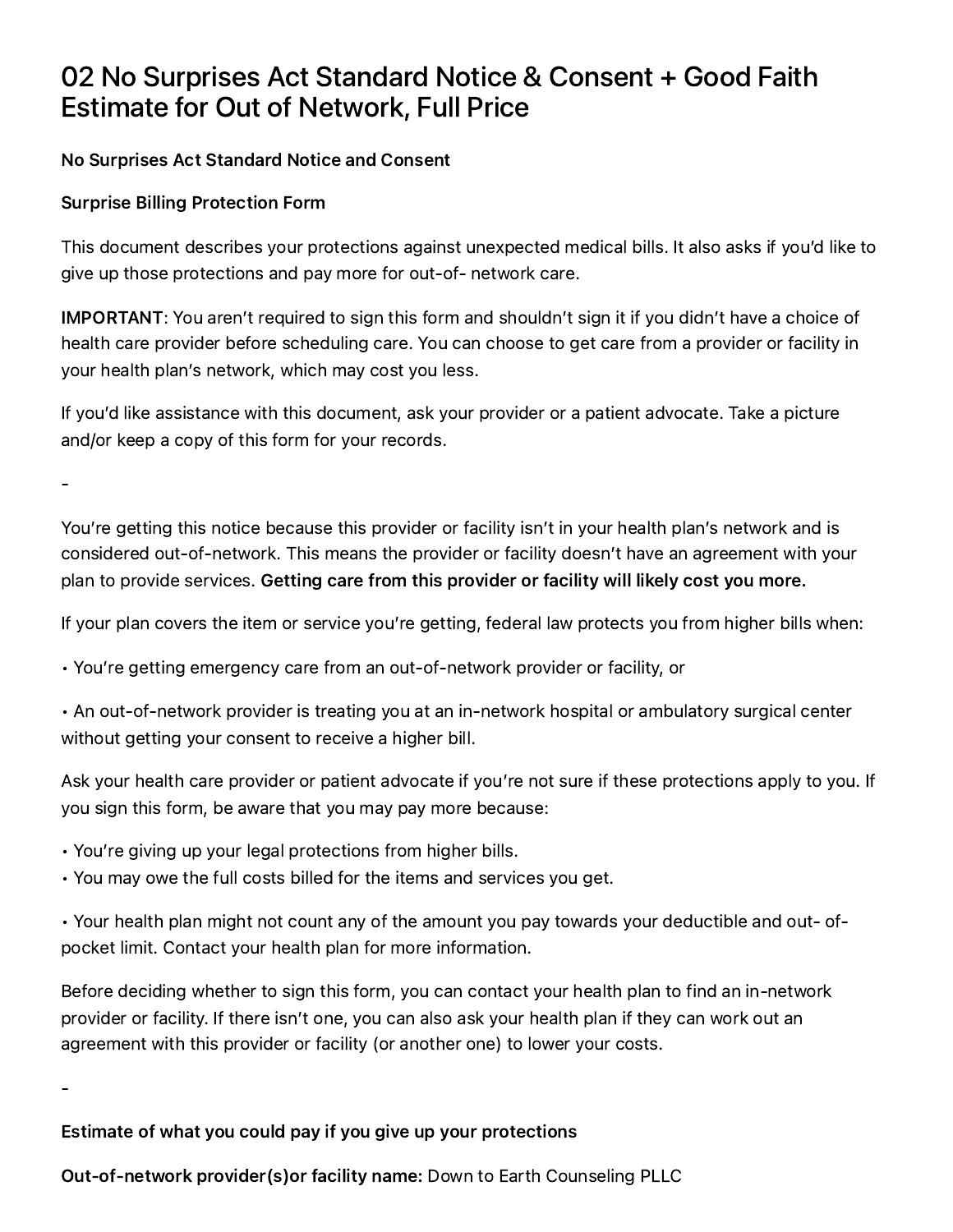Total cost estimate of what you may be asked to pay: \$155 for a one time intake assessment and \$125 per hour-long session after assessment. Many clients begin treatment with weekly sessions, which would total \$500 for a 4-week month or \$6500 for a 52-week year of weekly psychotherapy sessions.

► Review your detailed estimate. See your Good Faith Estimate at the bottom of this document for a cost estimate for each item or service you'll get.

► Call your health plan. Your plan may have better information about how much you'll be asked to pay.

You also can ask about what's covered under your plan and your provider options.

►Questions about this notice and estimate? Contact Adam Tannenbaum at adam@dtecounseling.com or 919-443-5018 to explain the documents and estimates, and answer any questions, as necessary.

►Questions about your rights? Contact the federal phone number for information and complaints at: 1- 800-985-3059 or visit www.cms.gov/nosurprises/consumers for more information about your rights under federal law.

-

Except in an emergency, your health plan may require prior authorization (or other limitations) for certain items and services. This means you may need your plan's approval that it will cover the items or services before you can get them. If your plan requires prior authorization, ask them what information they need for you to get coverage

#### Understanding your options

You may be able to get the items or services described in this notice from providers who are in-network with your health plan

## More information about your rights and protections

Visit www.cms.gov/nosurprises/consumers for more information about your rights under federal law.

-

# By signing, I understand that I'm giving up my federal consumer protections and may have to pay more for out-of-network care.

With my signature, I'm agreeing to get the items or services from Down to Earth Counseling PLLC

With my signature, I acknowledge that I'm consenting of my own free will and I'm not being coerced or pressured. I also acknowledge that:

• I'm giving up some consumer billing protections under federal law.

• I may have to pay the full charges for these items and services, or have to pay additional out- ofnetwork cost-sharing under my health plan.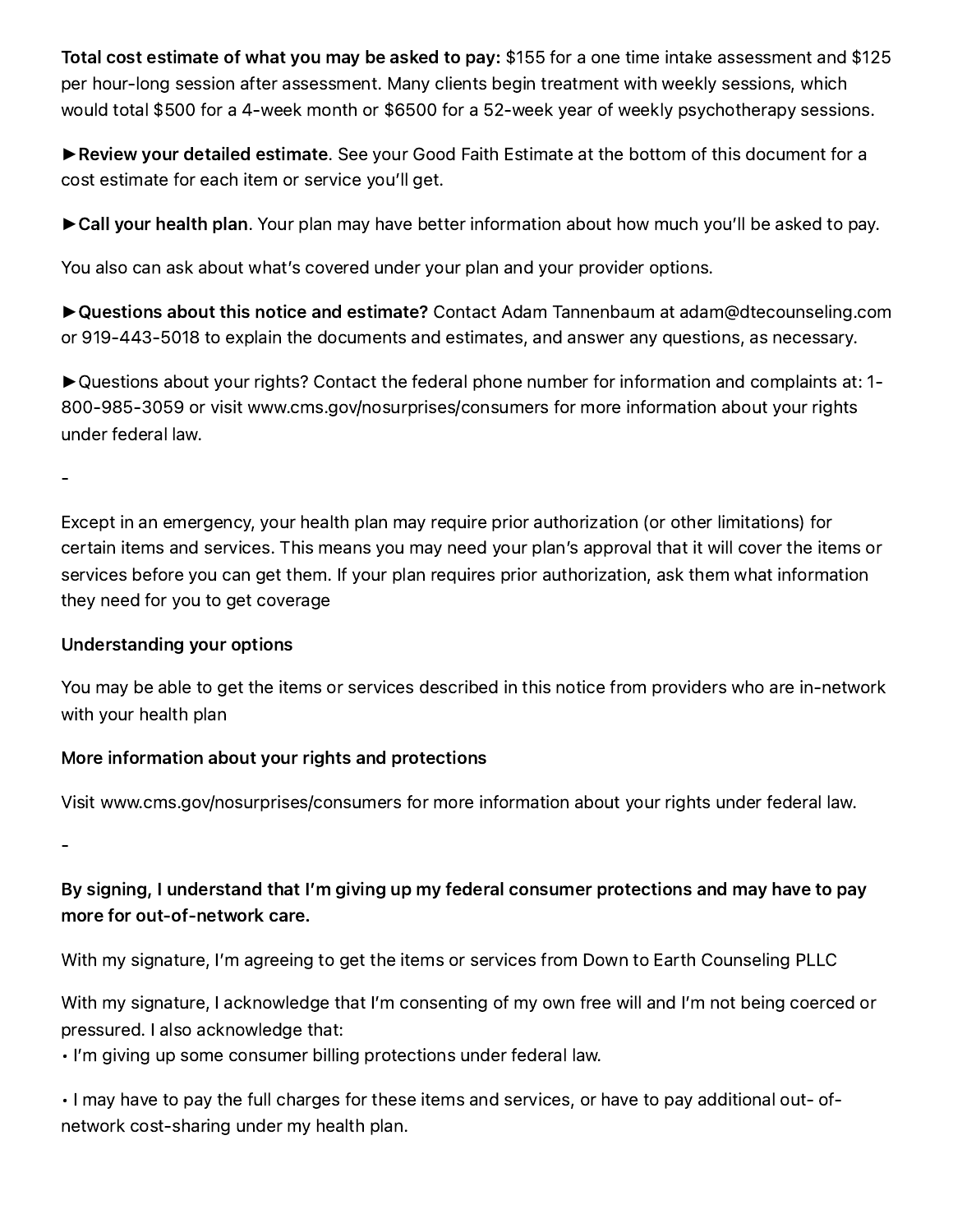• I was given a written notice that explained my provider or facility isn't in my health plan's network, described the estimated cost of each service, and disclosed what I may owe if I agree to be treated by this provider or facility.

• I got the notice either on paper or electronically, consistent with my choice.

• I fully and completely understand that some or all of the amounts I pay might not count toward my health plan's deductible or out-of-pocket limit.

• I can end this agreement by notifying the provider or facility in writing before getting services.

IMPORTANT: You don't have to sign this form. If you don't sign, this provider or facility might not treat you, but you can choose to get care from a provider or facility that's in your health plan's network.

-

Take a picture and/or keep a copy of this form. It contains important information about your rights and protections.

-

More details about your total cost estimate

Out-of-network provider(s)or facility name:

Down to Earth Counseling PLLC

State in which this provider and facility provider services: North Carolina

NPI: 1821-69-5644

Tax ID: 85-3948419

The amount below is only an estimate; it isn't an offer or contract for services. This estimate shows the full estimated costs of the items or services listed. It doesn't include any information about what your health plan may cover. This means that the final cost of services may be different than this estimate.

Contact your health plan to find out if your plan will pay any portion of these costs, and how much you may have to pay out-of-pocket.

-

Name of Provider or Facility: Down to Earth Counseling PLLC:

CPT service code: 90791

Description: Initial Evaluation. This psychotherapy evaluation is only required for new clients, clients seeking a letter of support for gender transition, and/or as required by a client's insurance company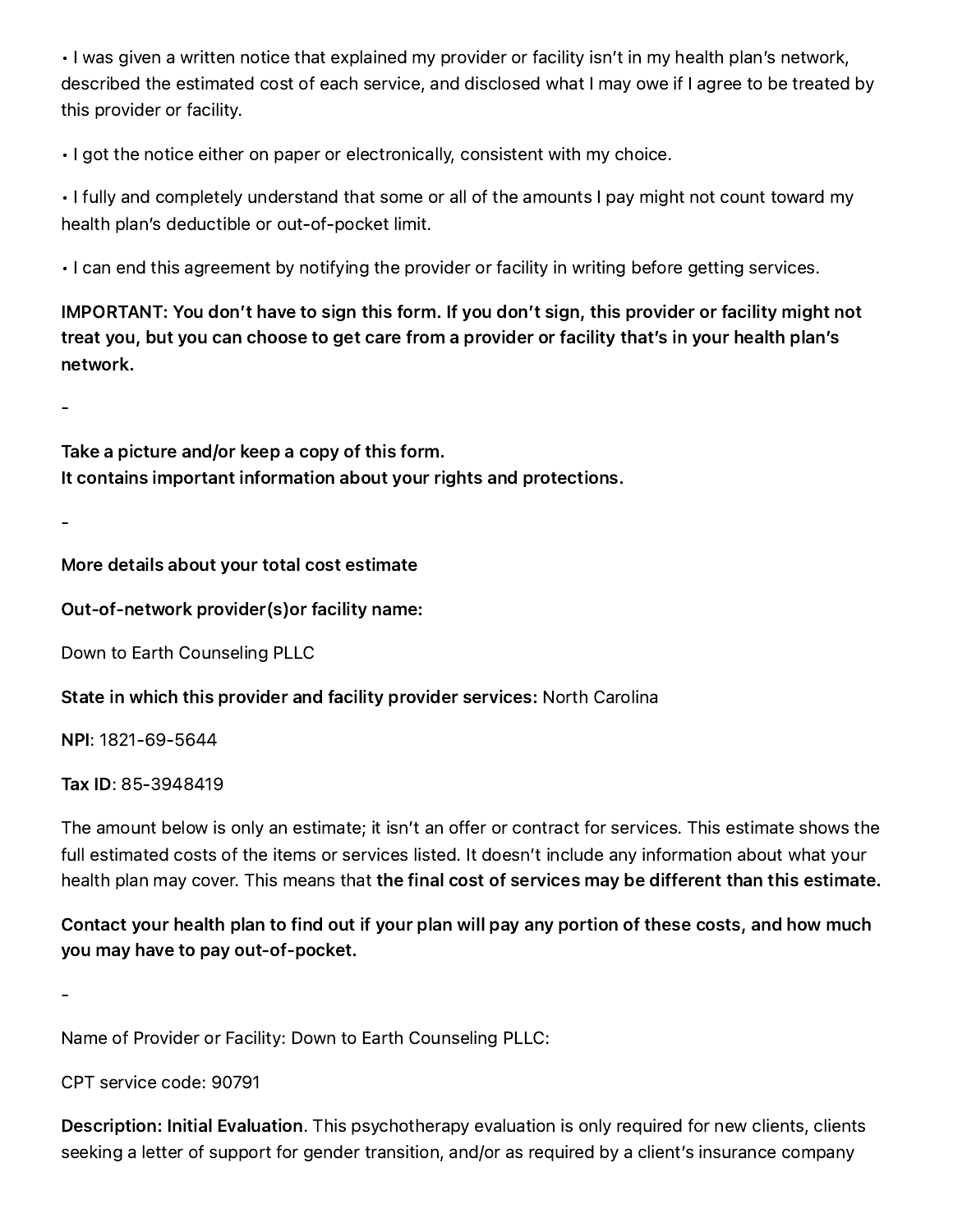-

Name of Provider or Facility: Down to Earth Counseling PLLC:

CPT service code: 90837

Description: Individual Psychotherapy, 60 min. This is the most common service a client with Down to Earth Counseling PLLC will receive

Estimated amount to be billed: \$125 per 60 minute psychotherapy session

Name of Provider or Facility: Down to Earth Counseling PLLC:

CPT service code: 90847

Description: Family psychotherapy, conjoint psychotherapy with the patient present

Estimated amount to be billed: \$125 per 60 minute family psychotherapy session

-

-

Name of Provider or Facility: Down to Earth Counseling PLLC:

Service code: N/A

Description: Court fee. This is an optional service that is only applicable when a client requests for their clinician to share documents with a court of law and/or be present at a court of law and/or a clinician is summoned to be present at a court of law via a legal subpoena from a judge

Estimated amount to be billed: \$300 per hour for court appearances and/or time to complete paperwork to be used in a court of law. A \$1000 deposit will be required to be given to Down to Earth Counseling PLLC at least 2 business days in advance of any requested court appearance.

-

Common diagnoses for patients seen for the above services at Down to Earth Counseling PLLC include but are not limited to the following:

- Adjustment Disorder (unspecified) F43.20
- Anxiety Disorder (unspecified), F41.9
- Attention Deficit Hyperactivity Disorder (unspecified), F90.9
- Gender Dysphoria in Adolescents and Adults, F64.1